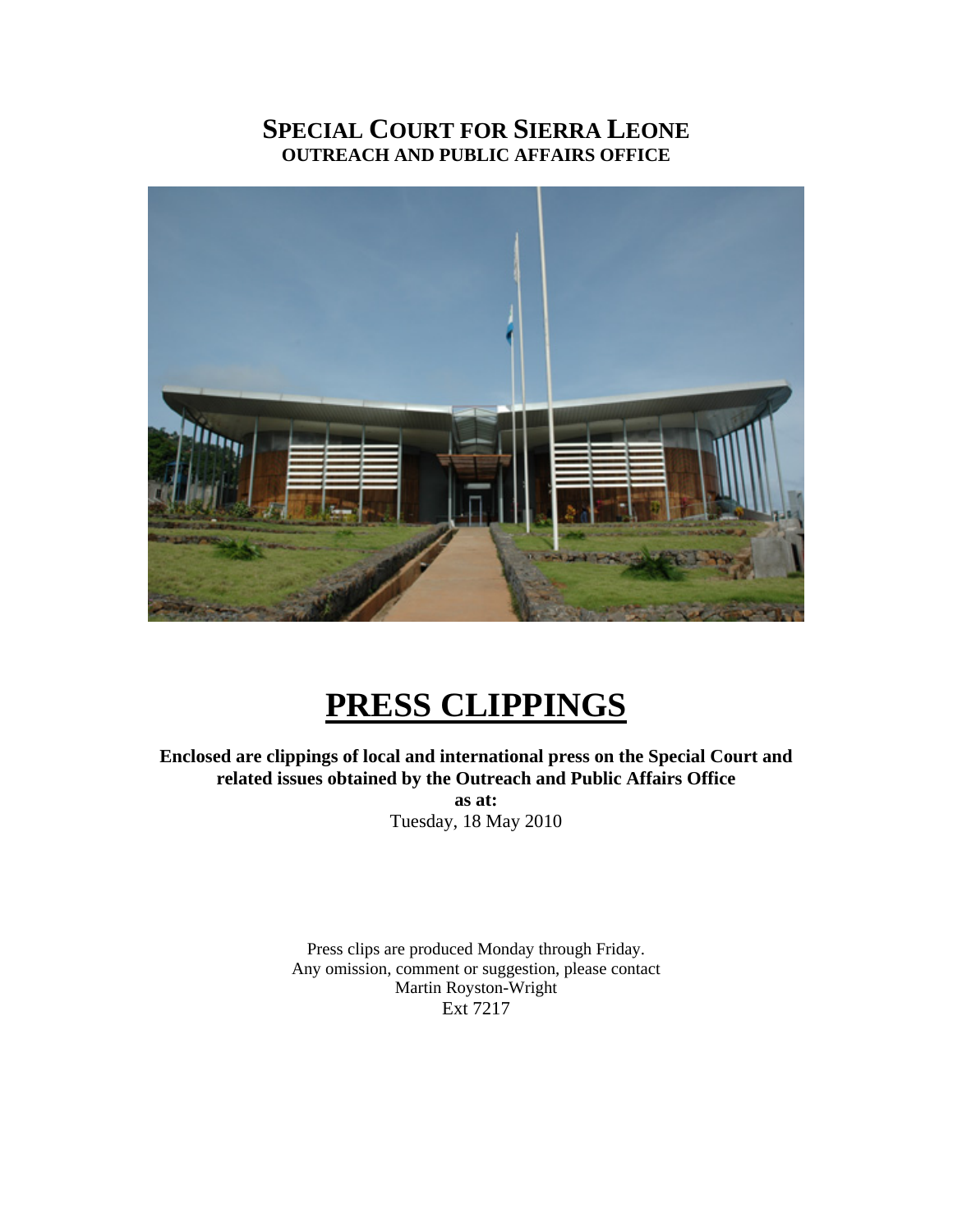| <b>International News</b>                                                            |             |
|--------------------------------------------------------------------------------------|-------------|
| Courtroom for Special Tribunal to host Taylor Trial / STL                            | Page 3      |
| Charles Taylor's War Crimes Trial Shifts Venue/ Associated Press                     | Page 4      |
| Prosecutors Say Witness Lied To The Liberian TRC / Charlestaylortrial.com            | Pages 5-6   |
| UNMIL Public Information Office Media Summary / UNMIL                                | Pages 7-12  |
| Nzirorera Denies Involvement in Killings of Ethnic Tutsis / Hirondelle News Agency   | Page 13     |
| Why Ocampo's 'Modus Operandi' Baffles Many / The Standard                            | Pages 14-15 |
| Kenyans Reject Local Tribunal in Favour of the ICC / United Nations News             | Pages 16-17 |
| Verdict Expected Next Month for Oldest ICTR Detainee / <i>Hirondelle News Agency</i> | Page 18     |
| Canada Urged to Probe Sri Lankan War Crimes / The Globe and Mail                     | Pages 19-20 |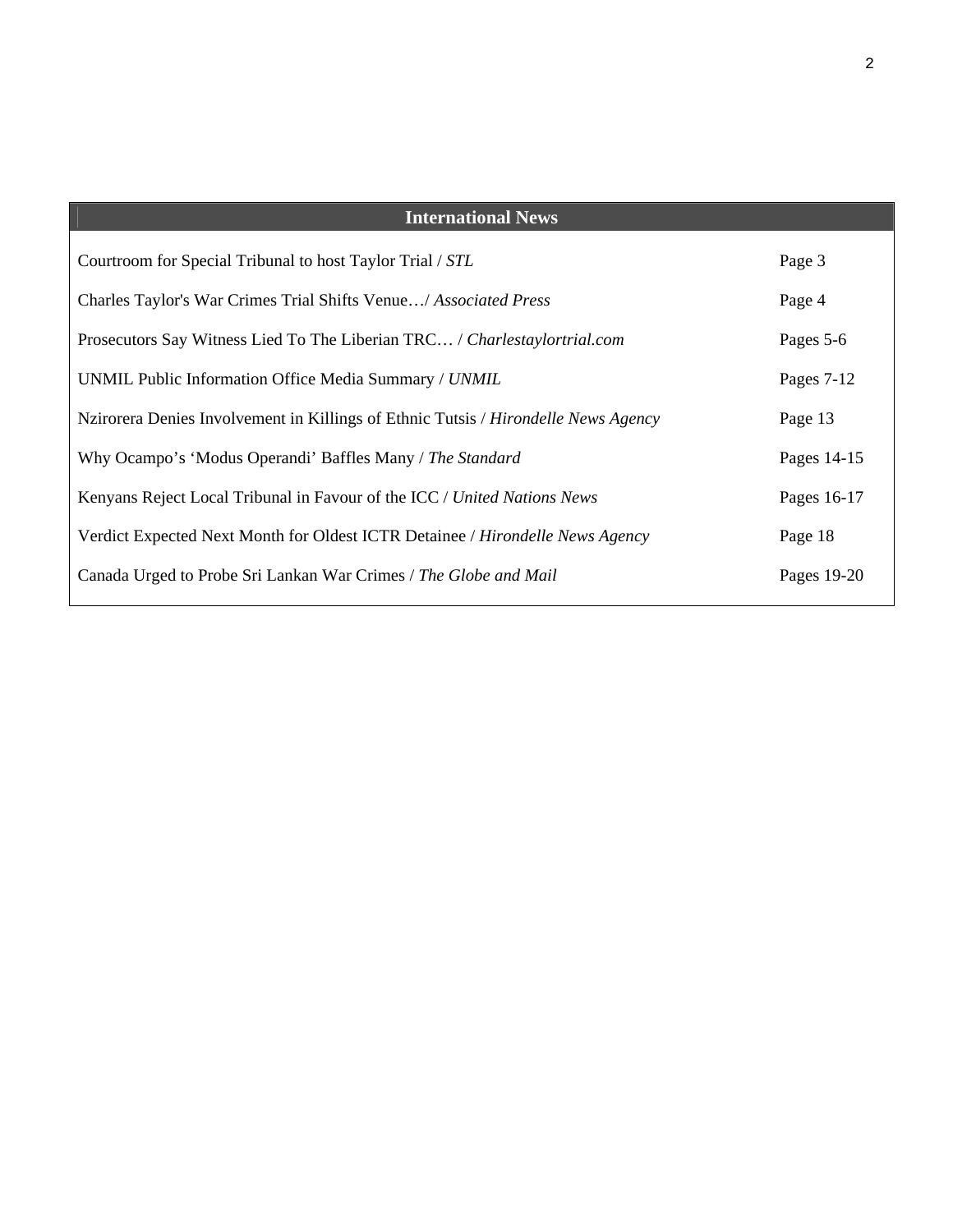

### **Press Release**

#### Courtroom for Special Tribunal for Lebanon to host Taylor Trial

Leidschendam, May 17 2010: The Special Tribunal for Lebanon (STL) is pleased to announce that it will host the Special Court for Sierra Leone's (SCSL) trial of former Liberian President Charles Taylor beginning 17 May 2010. The SCSL will be relocating from the International Criminal Court's (ICC) courtroom in The Hague.

A Memorandum of Understanding was completed between the STL and the SCSL which made the move possible. Under the agreement, the SCSL will pay for all trial-related costs.

The newly constructed courtroom was made available to the SCSL in the spirit of inter-tribunal cooperation. The work of the STL will continue to progress and will not be affected by the move.

For general information about the STL please contact the STL Press Office at: STL-Pressoffice@un.org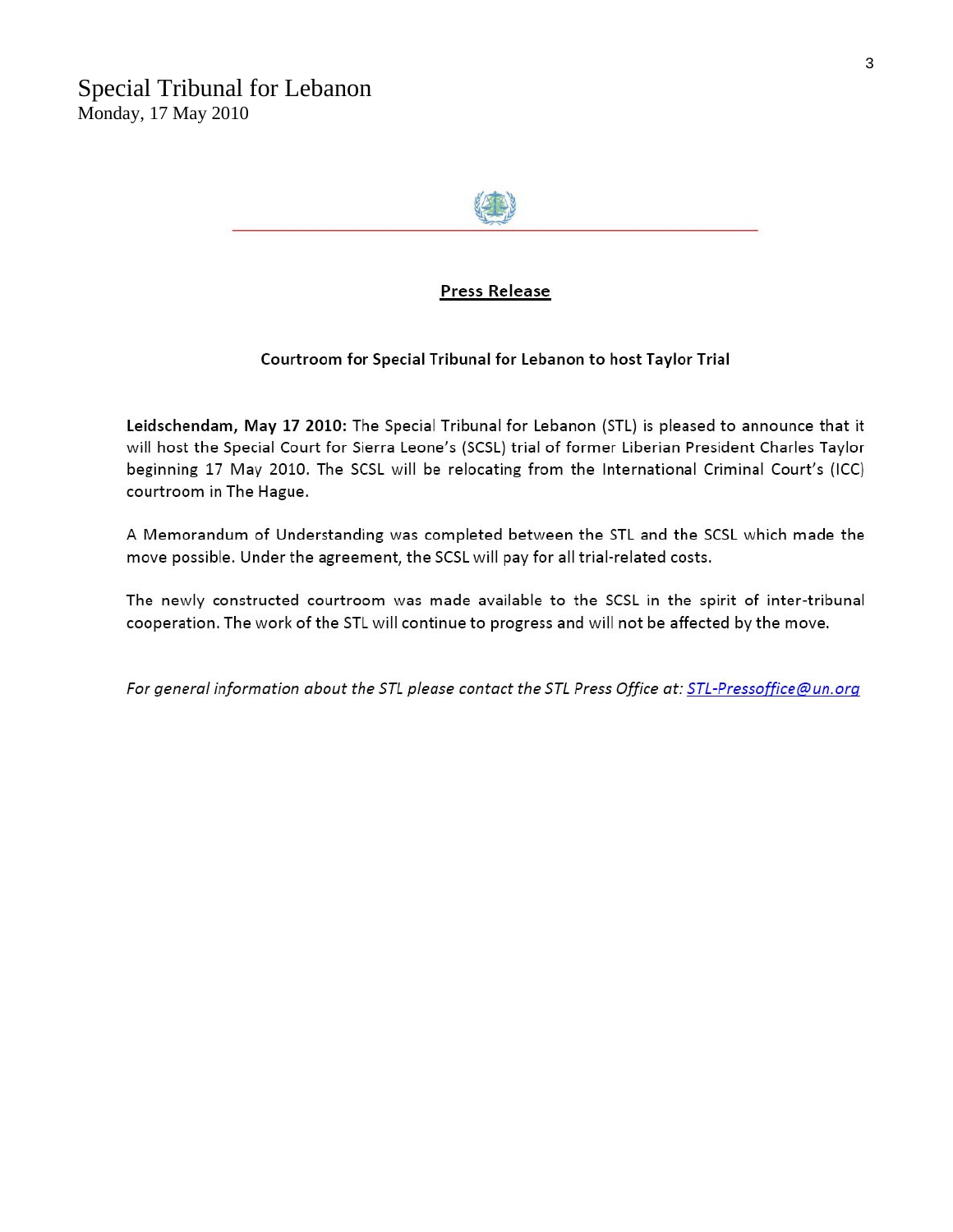### Associated Press Monday, 17 May 2010

### **Charles Taylor's war crimes trial shifts venue from one international court to another**

The war crimes trial of former Liberian President Charles Taylor has changed venue from the International Criminal Court.

Taylor is on trial at the Special Court for Sierra Leone on charges of arming and supporting notoriously brutal rebels in Sierra Leone's 12-year civil war.

His trial is being held in The Hague because of fears it could spark fresh violence if staged in Sierra Leone. The Taylor trial has moved because the International Criminal Court is currently staging two trials in its two courtrooms.

It sat for the first time Monday in a newly built courtroom at the Special Tribunal for Lebanon, which is investigating the 2005 assassination of former Lebanese Prime Minister Rafik Hariri but has yet to indict any suspects.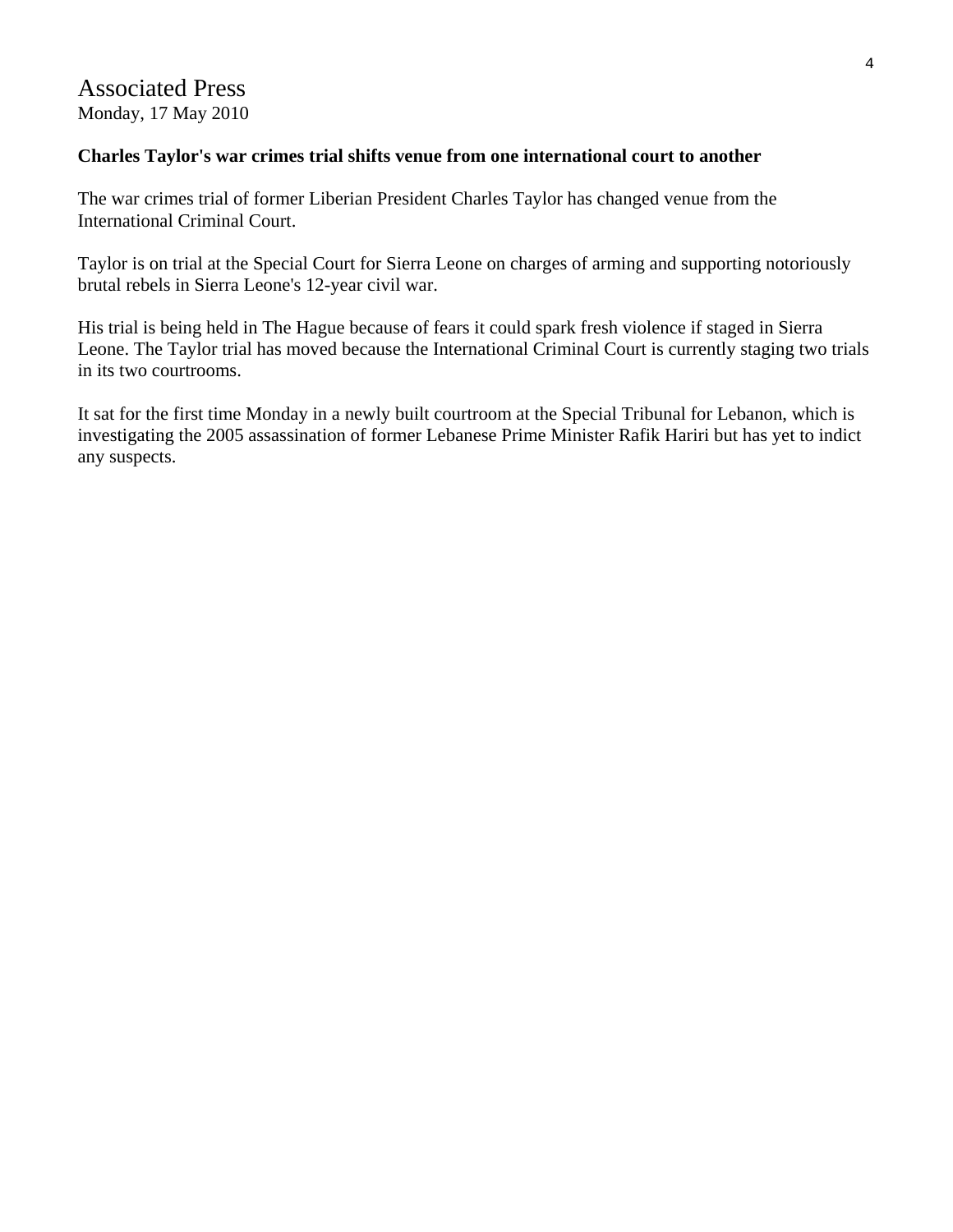### Charlestaylortrial.com Tuesday, 18 May 2010

Daily Summary

### **Prosecutors Say Witness Lied To The Liberian TRC About His NPFL History**

By Alpha Sesay

Prosecutors today sought to impeach the credibility of Charles Taylor's defense witness by pointing out that he has not been truthful about how he was recruited into Mr. Taylor's Liberian rebel group, as well as the positions he claims to have held in the rebel group during the early days of the Liberian conflict.

Timan Edward Zammy, a former member of the National Patriotic Front of Liberia (NPFL) has spent more than a week testifying for Mr. Taylor, focusing his testimony mainly on the conduct of the NPFL in Liberia and refuting claims that the Liberian rebel group was best known for committing heinous crimes against civilians. Prosecutors say that the Revolutionary United Front (RUF) rebel group–a group which Mr. Taylor is accused of supporting in Sierra Leone–copied their tactics from the NPFL. Mr. Zammy has said that civilians were protected in areas under NPFL control. As his cross-examination continued today, prosecutors focused mainly on pointing out areas in the witness's testimony where they believe he has not been truthful.

One area of focus today was Mr. Zammy's account about how he was recruited into the NPFL. What he has told Special Court for Sierra Leone judges is different from what he told the Truth and Reconciliation Commission in Liberia. During his direct-examination last week, Mr. Zammy told the court that he was recruited into the NPFL in the 1980s by one Alfred Mehn, popularly known in the NPFL as the "God Father." Prosecution counsel Katherine Howarth pointed out to the witness that he had told the Liberian TRC that it was Mr. Taylor who recruited him into the NPFL while he was in Ivory Coast. Noting the discrepancy, the witness said that his testimony before the TRC was a mistake.

"So when you told the Truth and Reconciliation Commission that Charles Taylor recruited you from the Ivory Coast, you got that wrong, correct?" Ms. Howarth asked the witness.

"It is not wrong, it is an error. I am repeating it, it's an error, it's a mistake," the witness responded.

Asked directly whether he was saying that he had "made a mistake when giving evidence to the Truth and Reconciliation Commission," the witness said "yes."

"A mistake is not a lie, a mistake is allowed to be made, anybody can make a mistake," Mr. Zammy said.

Ms. Howarth also pressed the witness hard on his evidence in direct-examination that in 1991, Mr. Taylor appointed him as Battalion Commander for the sixth Battalion of the NPFL, which was stationed in Bomi Hills. Ms. Howarth pointed out that other defense witnesses who testified about the NPFL command structure did not mention Mr. Zammy's name as Commander of the sixth Battalion. These defense witnesses included Yanks Smythe, Karnah Edward Mineh and Mr. Taylor himself.

"Yanks Smythe does not mention you as sixth Battalion commander," Ms. Howarth told the witness.

"Yes, he does not mention me but I was sixth Battalion commander in 1991. Maybe he does not know," Mr. Zammy said.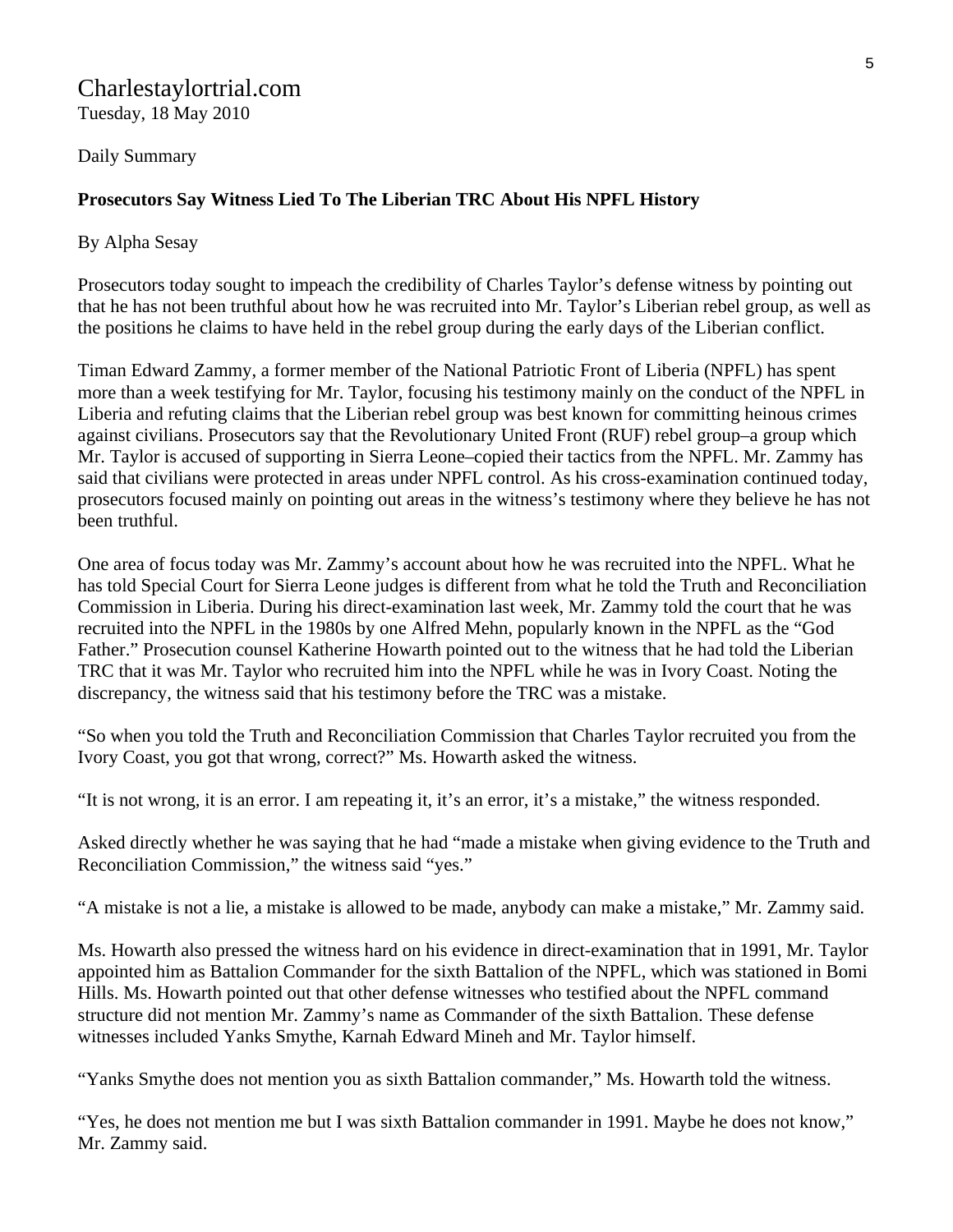In Mr. Smythe's testimony, he said that the sixth Battalion commander in 1991 was Mr. Oliver Varney. Mr. Zammy insisted that Mr. Smythe probably made a mistake, insisting that he succeeded Mr. Varney as the sixth Battalion commander.

Another defense witness Mr. Mineh also testified that Mr. Varney was sixth Battalion commander. Mr. Zammy insisted that these witnesses were mistaken.

"This is a mistake. It was in 1990 that Oliver Varney was Battalion Commander and I succeeded him," the witness said.

Reading from a January 2010 transcript, Ms. Howarth again pointed out that Mr. Taylor, while he testified on his own behalf, only referred to Mr. Zammy as "an Armed Forces of Liberia (AFL) officer" and as "one of the Special Forces."

"This is all he [Taylor] had to say about you. He doesn't mention you as sixth Battalion commander. Another defense witness Yanks Smythe does not mention you as sixth Battalion commander and your one time friend Edward Mineh does not mention you as sixth Battalion commander. Were you actually sixth Battalion commander?" Mr. Howarth asked the witness.

"I will not tell lies. I served as sixth Battalion Commander in 1991…I was commander of the sixth Battalion from February 1991 to November 1991," the witness responded.

Ms. Howarth also pointed out to the witness that he failed to tell the TRC that he served as sixth Battalion of the NPFL and that when he made statements to defense lawyers in Liberia, he also did not tell them that he occupied such a position. The witness explained that at the TRC, they did not ask him about any command positions that he occupied and that when he spoke with defense lawyers, he told them that he indeed was the sixth Battalion commander in 1991.

Prosecutors believe that pointing these flaws in Mr. Zammy's testimony will impeach his credibility and make him a witness whose account cannot be relied on.

Mr. Zammy's cross-examination continues tomorrow.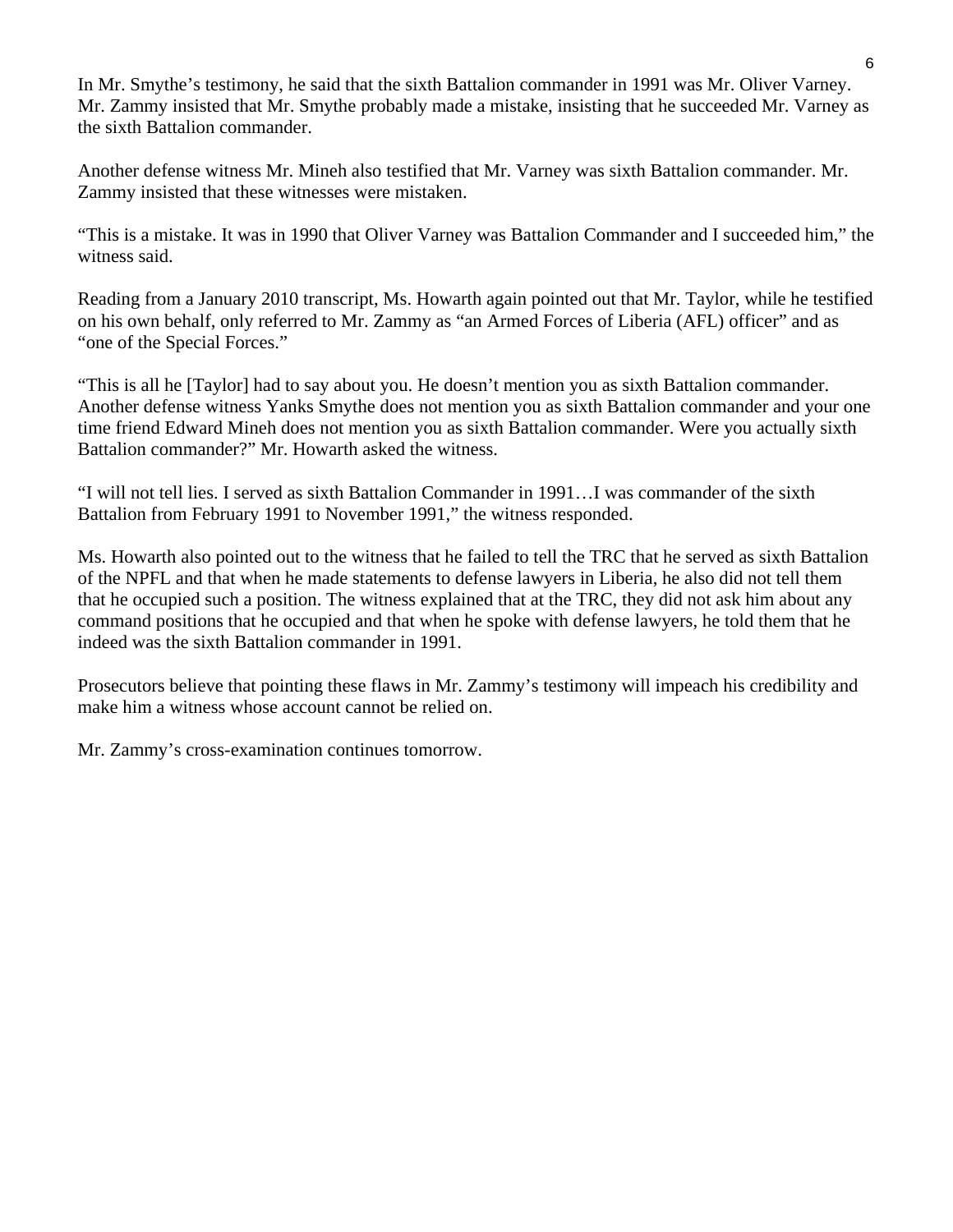

United Nations Mission in Liberia (UNMIL)

### **UNMIL Public Information Office Media Summary**

### **17 May 2010**

*[The media summaries and press clips do not necessarily represent the views of UNMIL.]* 

### **UN News in Liberia**

#### **UNMIL**

#### **Human Rights Violations Relatively Improved, But…**  [Heritage]

- The United Nations Mission in Liberia (UNMIL) and the Catholic Justice and Peace Commission(JPC) have said that the issues of human rights violations have improved a "little" under the President Ellen Johnson Sirleaf-led Government.
- In separate interview last weekend at St. Paul Bridge, outside Monrovia, officials of UNMIL and JPC noted that Liberia is six years away from the era when the unlawful beating and killings of citizens were sanctioned by the state.
- The officials said they are not suggesting that President Sirleaf's has not committed any human right violation, but such case, is perhaps isolated.
- "Things are improving," said Eugene Nindorera, UNMIL chief for Human Rights and protection, stressing Liberia is making one step at a time towards good governance in term of human rights violations.
- Reports of journalists and students being manhandled and police brutality seemed to be non state sanction should be an isolated case, Cllr. Augustine Toe, executive director of JPC said.

#### **UNMIL Concerned Over Human Rights**

[Public Agenda, The Analyst, National Chronicle]

- The Chief of Public Information of the United Nations Mission in Liberia (UNMIL), George Somerwill has observed that many people in Liberia are still not well informed about their rights and by extension what is meant by human rights.
- Mr. Somerwill said every human being in the world has certain basic human rights which are inalienable and that it was important for Liberians to be informed about their basic human rights and the way to hold their government accountable for the protection of those rights.
- He spoke Thursday in Monrovia at a one-day capacity building workshop on human rights awareness for Liberian journalists under the theme, 'Human Rights Awareness Workshop.'
- The one-day interactive forum organized by UNMIL Human Rights Section with the support of the Public Information Office of the Mission brought together at least 16 media practitioners, representing various institutions including print and electronic.

### **Local News on Liberian issues**

#### **President Sirleaf Visits US for Talks**

[Public Agenda, The News, National Chronicle, Front Page Africa, Heritage]

- President Ellen Johnson Sirleaf is in the United States to participate in several events and hold consultations with US government officials.
- The Executive Mansion says President Sirleaf will also hold talks with US business executives and other partners.
- A release says the President will also meet executives of Lockheed Martin Corporation to review plans of Delta Airlines' Trans-Atlantic flights to Liberia.
- According to the Executive Mansion, President Sirleaf will also hold talks with executives of Chevron Corporation on the prospects for oil exploration in Liberia.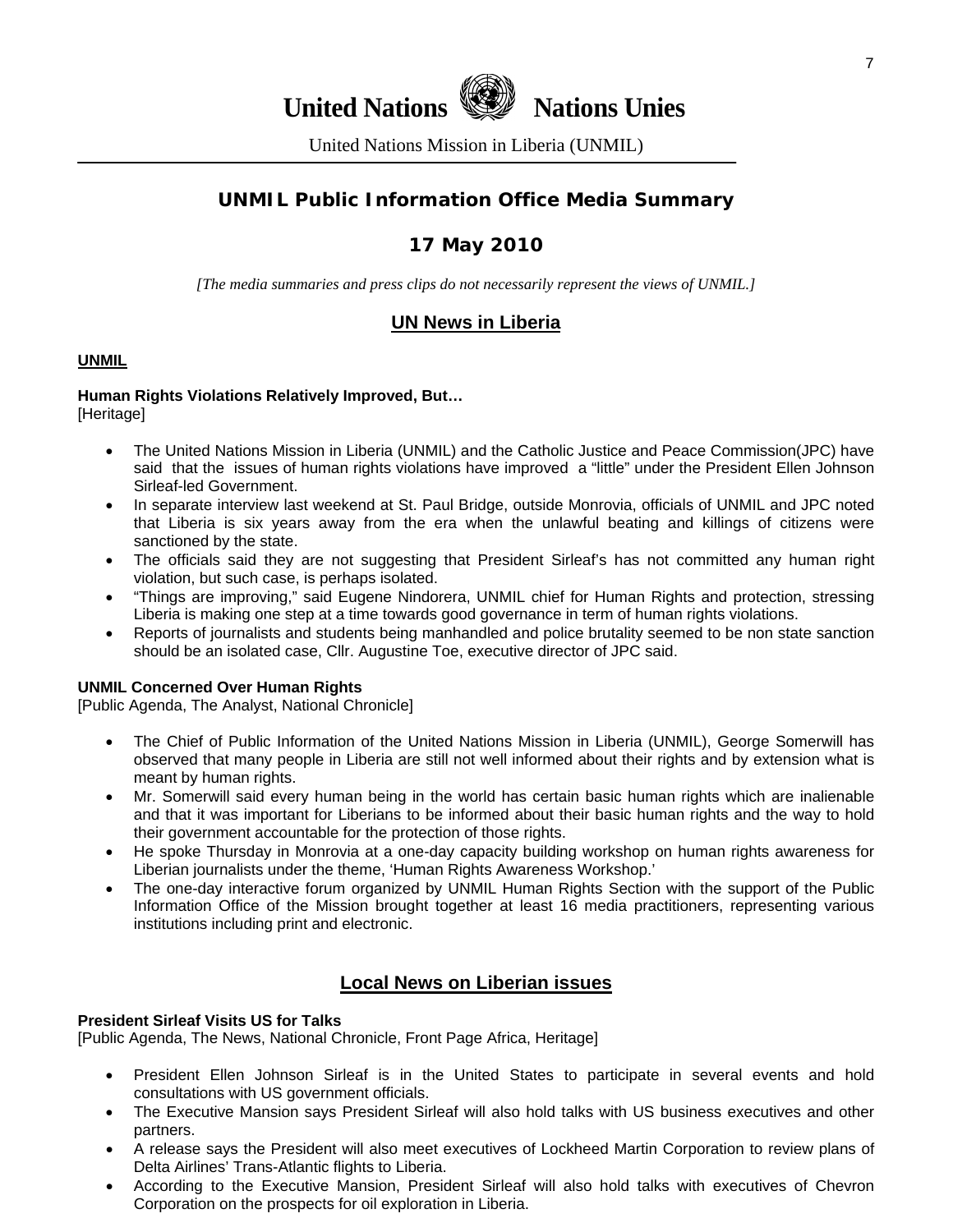- During the visit, the Liberian leader is to undergo her routine annual medical check-up.
- She is later expected to receive honorary degrees from Rutgers University in New Jersey, and Yale University in Connecticut and deliver a Commencement Address at Georgetown University in Washington, D.C.
- Meanwhile, the Liberian chief executive will also visit Geneva, Switzerland and later participate in the Africa-France Summit in Nice, France, which runs from May 31 to June 1.
- During President Sirleaf's absence from the Country, Justice Minister Christiana Tah will coordinate the affairs of government from May 15 - 21 and later Defense Minister Brownie Samukai from May 22 - June 2 both in consultation with Vice President Joseph Boakai and under the President's direction by telephone.

#### **President Sirleaf Makes New Appointments, Reconstitutes LBS Board**

[New Vision, Front Page Africa, The Inquirer, The Informer]

- President Ellen Johnson Sirleaf has made several new appointments in government subject to confirmation by the Senate.
- Those appointed are: Cllr. Eva Mae Mappy-Morgan, Tax Court Judge; J. Gabriel Nyenka, Sr., Deputy Internal Affairs Minister for Operations; and Jamah Allison Barco, Assistant Internal Affairs Minister for Planning & Research.
- Others named include T. Wilson Gaye, Assistant Education Minister for Administration; G. Warsuwah Barvoul, National Fire Service Director; and Lawrence Sackey, Deputy Director, National Fire Service.
- President Sirleaf has also reconstituted the Board of Directors of the Liberia Broadcasting System (LBS) with Mr. Alhaji Kromah as Chairman.
- Others appointed on the Board are the ministers of Justice, Finance and Planning and Economic Affairs; Ambassador Davis Daniels, Rev. A. Moses Rhoulac, Mrs. Fannie Cole Weefur, Mrs. Weade Kobbah Wureh and the Chairman of the Mass communications Department at the University of Liberia, Professor Joe Mulbah.

### **UP, Opposition Lawmakers Clash Over Controversial Threshold Bill**

[Heritage]

- Opposition lawmakers in the Liberian Senate have accused their Unity Party (UP) colleagues of principally stalling the passage of the controversial Population Threshold Bill.
- The accusation by the opposition lawmakers came on the heels of reports that the Threshold Bill is being delayed unnecessarily by members of the Legislature.
- According to Sinoe County Senior Senator, Mobutu Vlah Nyenpan, the public must view their UP's colleagues as the "culprits" behind the stalled Threshold bill.
- Senator Nyenpan echoed the claim by the opposition lawmakers in the Senate during last Thursday's session on whether to resume discussions on the Threshold Bill amid a stay order issued by the Supreme Court via Justice-In-Chambers Kabineh Ja'neh.
- The Sinoe lawmaker further averred that the UP lawmakers are doing everything possible to ensure that the bill is not passed into law.
- He said the alleged action by the UP lawmakers is fueling propaganda that the Legislature is selfish regarding the passage of the bill.

#### **Bong Lawmaker Recommends Death Penalty**

[New Democrat]

- A Representative of Bong County has called on President Ellen Johnson Sirleaf to begin signing death warrants for convicted murderers.
- Representative George Mulbah said the death by hanging penalty is crucial to the reduction of murder cases in the country.
- Representative Mulbah urged the President to follow the example of former President William R. Tolbert who signed numerous death warrants during his administration.
- Despite being signatory to international treaties against death penalty, the Bong lawmaker said the death penalty should be maintained.
- Speaking at the opening of the May term of court, earlier this week in Gbarnga, Bong County, Representative Mulbah foresees a country with a huge number of murderers if the death penalty is not enforced.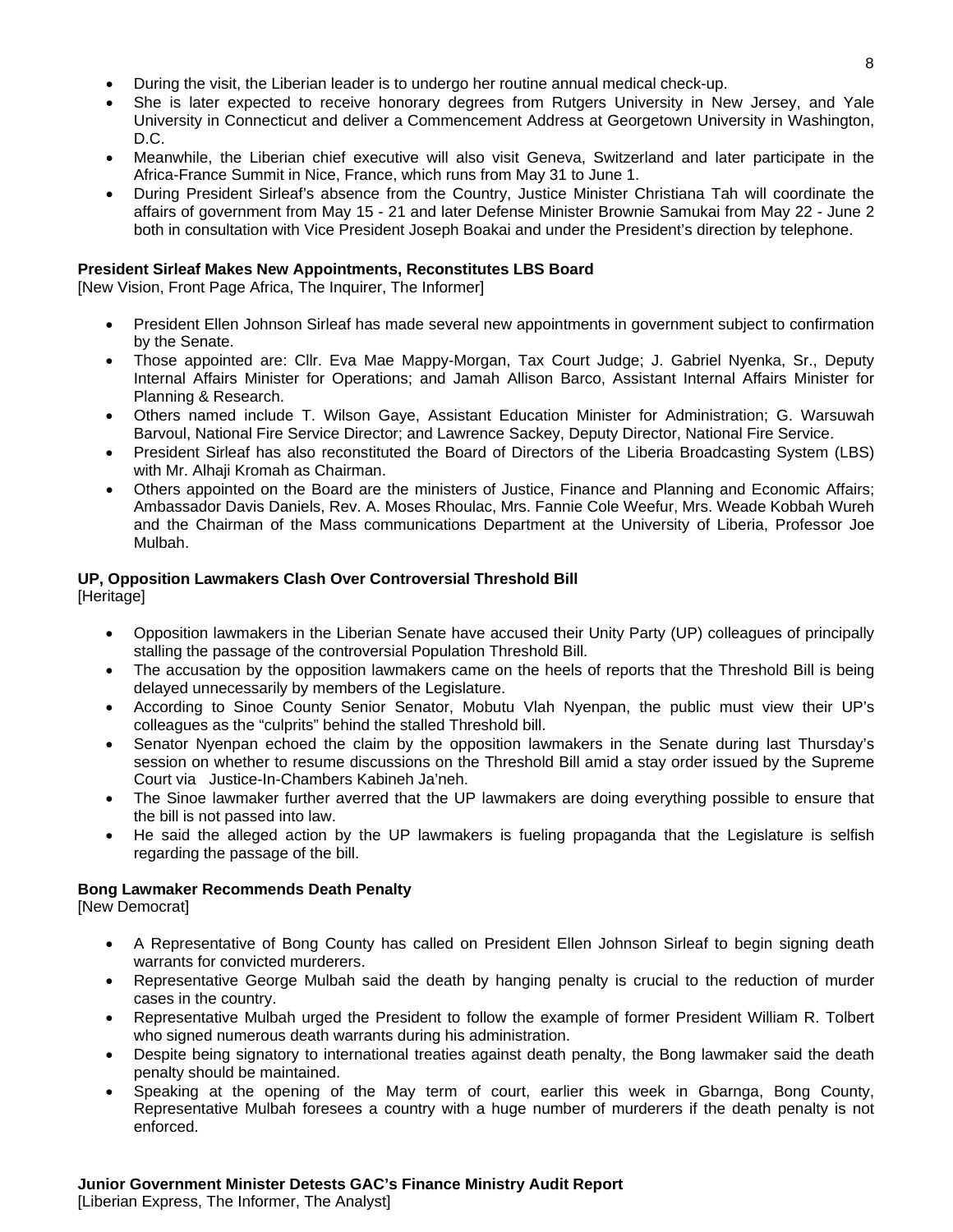- Assistant Finance Minister for Expenditure and Debt Management Matthew Flomo says his character has been injured by the final audit report released by the General Auditing Commission (GAC).
- Minister Flomo described as misrepresentation of the fact claim by the GAC that he served as assistant minister during the audit period.
- According to Mr. Flomo, it was Ms. Aletha Browne who served in the post during the period covered by the audit report.
- He said he was appointed to the position by the President on November 3, 2008 and officially assumed duties in December of the same year.
- Mr. Flomo explained the HIPC audit on the Finance Ministry covered the period of July 1, 2007 to June 30, 2008 something he believes should not have included his name.
- The Finance Ministry official feels his alleged misrepresentation has made him an unfortunate recipient of disdain and dishonour by the gullible public.

#### **Lands, Mines & Energy Official: Diamond, Gold Are Still Being Smuggled Out of Liberia**  [Heritage]

- The Deputy Minister of Lands, Mines and Energy has disclosed that diamond and gold are still being smuggled out of the country.
- According to Deputy Minister John G. Nylander, the ugly act is causing the government to suffer loses in the collection of revenue in the mining sector of the country.
- Minister Nylander made the disclosure Saturday, May 15, 2010 when he served as guest speaker at the induction and certification ceremony of the Gold and Diamond Miners Workers Union of Liberia (GODIMWUL) in Monrovia.
- The Deputy Minister of Lands, Mines and Energy said diamond and gold are being smuggled out of the country because of what he calls the porous nature of Liberia's borders.

#### **Former President Charles Taylor Trial Transferred To New Location**

[Liberian Express, New Democrat]

- The trial of former Liberian President, Charles Taylor has been transferred to a new location in The Hague.
- The Judges of the Special Court for Sierra Leone have also postponed the production of evidence until Monday May 17.
- The postponement is intended to facilitate the re-location of Mr. Taylor's trial.
- The new arrangement specifies that Mr. Taylor will still face the same Judges of the Special Court when his war crimes trial resumes Monday.
- The trial will relocate from the courtroom of the International Criminal Court to a newly-constructed courtroom for the Special Tribunal for Lebanon established by the United Nations to try people suspected of assassinating Former Lebanese Prime Minister Rafik al-Hariri.
- Mr. Taylor's trial will be the first to be held in the newly constructed courtroom of the Special Tribunal for Lebanon.

### **Raging Fire Destroys Old Government Hospital, Displaced Hundreds**

[Liberian Express, New Democrat, National Chronicle, The Inquirer]

- A raging fire has destroyed the Old Government Hospital Building on Ashmun Street in the Dusty Road Community.
- The cause of the fire which started Saturday evening is yet unknown.
- It is not also yet clear if there is any human casualty but according to reports family members were in tears while in search of their relatives.
- Other reports have it that some victims of the fire incident were rushed to hospital.
- According to the reports, the fire disaster left the entire west and central wings of the building completely destroyed.
- Fire fighters were seen containing the situation but to no avail as the fire kept raging with plumes of smoke.
- Huge explosion could also be heard as parts of the burning building were falling.
- Occupants of the building said their properties were all burnt by the fire although the magnitude of the loss is not yet known.
- The Old Government Hospital Building had more than 100 rooms and over a 1000 squatters.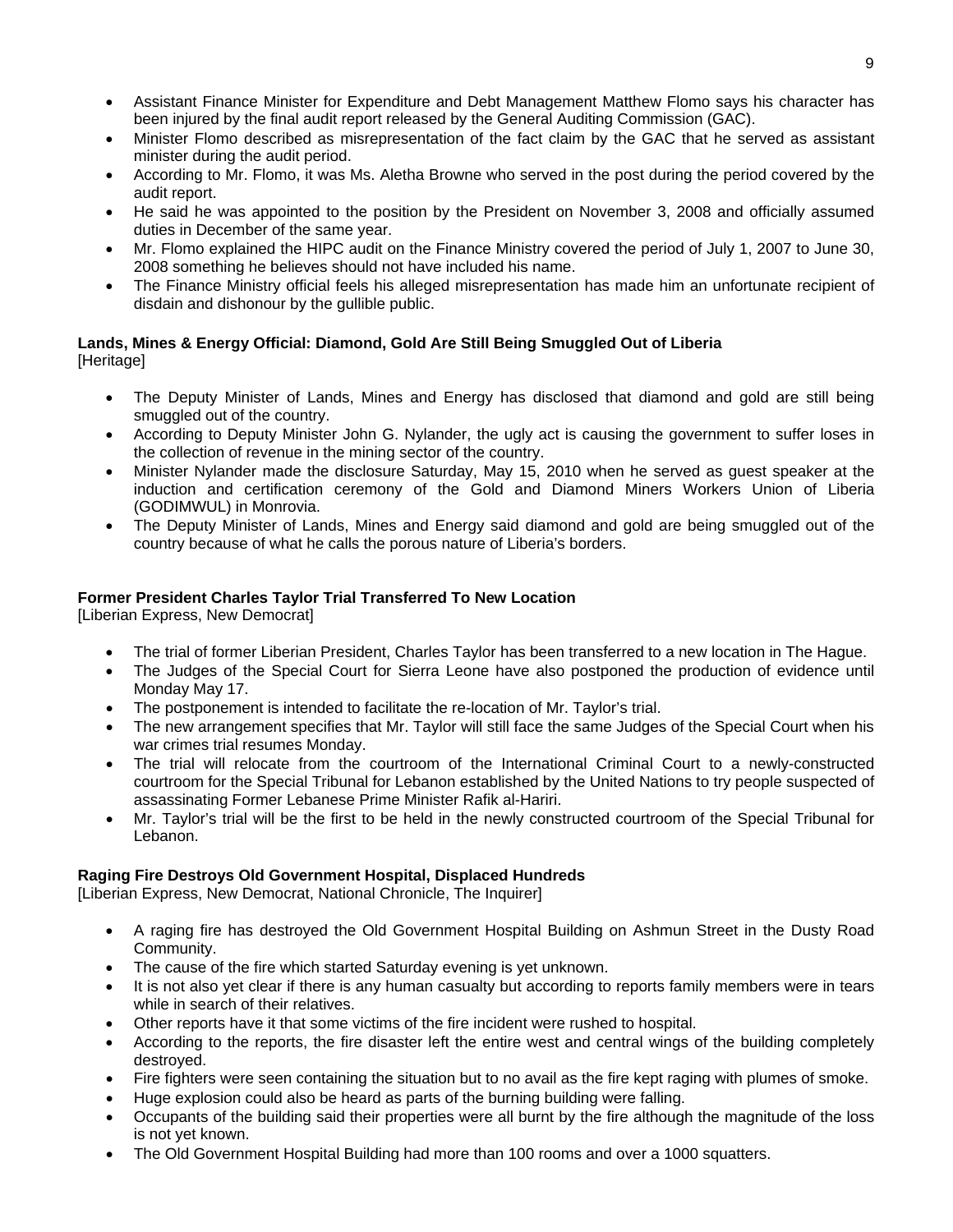#### **I'll Quit If… Auditor General Challenges Government**

[New Democrat, New Vision, Front Page Africa]

- The Auditor General, Mr. John Morlu, says he is prepared to resign if the Government is prepared to hire international auditors to prove that his findings on unaccounted for millions at the various ministries he has audited in compliance with the HIPC (Heavily Indebted poor countries) requirement are wrong.
- Mr. Morlu vow to step down should the government account via independent international audits for millions it has allegedly misappropriated follows series of counter-claims from officials, with the President declaring that she needed more evidence to act on the audits.
- The Auditor General said the government cannot account for over US\$50 million, which his reports indicated was expended without supporting documentations.

#### **Star Radio** *(News monitored today at 09:00 am)* **President Sirleaf Visits US for Talks**

#### **Bong Lawmaker Recommends Death Penalty**

#### **Junior Government Minister Detests GAC's Finance Ministry Audit Report**

#### **Former President Charles Taylor Trial Transferred To New Location**

#### **LINSU Warns Against Exams Malpractices**

- The Liberia National Student Union (LINSU) has cautioned authorities of the West African Examinations Council (WAEC) to administer the pending senior high school exams inline with international practices.
- LINSU In a statement, asked the WAEC to provide the right atmosphere for students to write the exams which begins today Monday, May 17.
- It said WAEC must not deploy unreasonable examiners to frighten students and render them confused.
- LINSU also warned against the extortion of money from students by those it considered wicked examiners.
- The student group believes the wicked examiners who collect bribes are people who spoil the education system.

#### **Woman, 53 Arrested With Huge Quantity of Marijuana**

- The Anti Drug Unit of the Liberia National Police has arrested a woman with over 1,500 kilograms of Marijuana.
- Police picked up Wlede Koffah Thursday, along with three others who brought the drug from Nimba County.
- They were negotiating the purchase of the drug worth over 250-thousand Liberian Dollars, when police working on a tip-off moved on them.
- The four are currently in police custody and are expected to be sent to court next week.
- Police sources said Ms. Wlede Koffah, 53 is a resident of the Classroom Community in New Kru Town and is said to have been in the business for over 20 years now.

#### **Raging Fire Destroys Old Government Hospital, Displaced Hundreds**

#### **Storm Renders Dozens Homeless In Borlorla**

- Reports from Borlorla Township, Margibi County say dozens of people have been made homeless following a rainstorm in the area.
- The Township Commissioner of Borlorla James Weetor said about ten houses were destroyed by the storm.
- Commissioner Weetor said the homeless people are being accommodated in neighboring homes left untouched by the storm.
- The Borlorla Commissioner is meanwhile appealing to the Red Cross, local and international NGOs to come to the aid of the displaced people.

#### **Former Information Minister's Unification Formula Offset**

- A Researcher at the University of Liberia's Institute for Population Studies has taken exception to a call by former Information Minister Laurence Bropleh for a reform in the production of national documents.
- Dr. Bropleh said some inquiries on national documents are divisive and should be reformed citing the inquiry about people's county of origin as one aspect that must be transformed to promote true unification.
- But Mr. Dennis Wiagbe argued the disclosure of county of origin on national document is important for demographic purposes.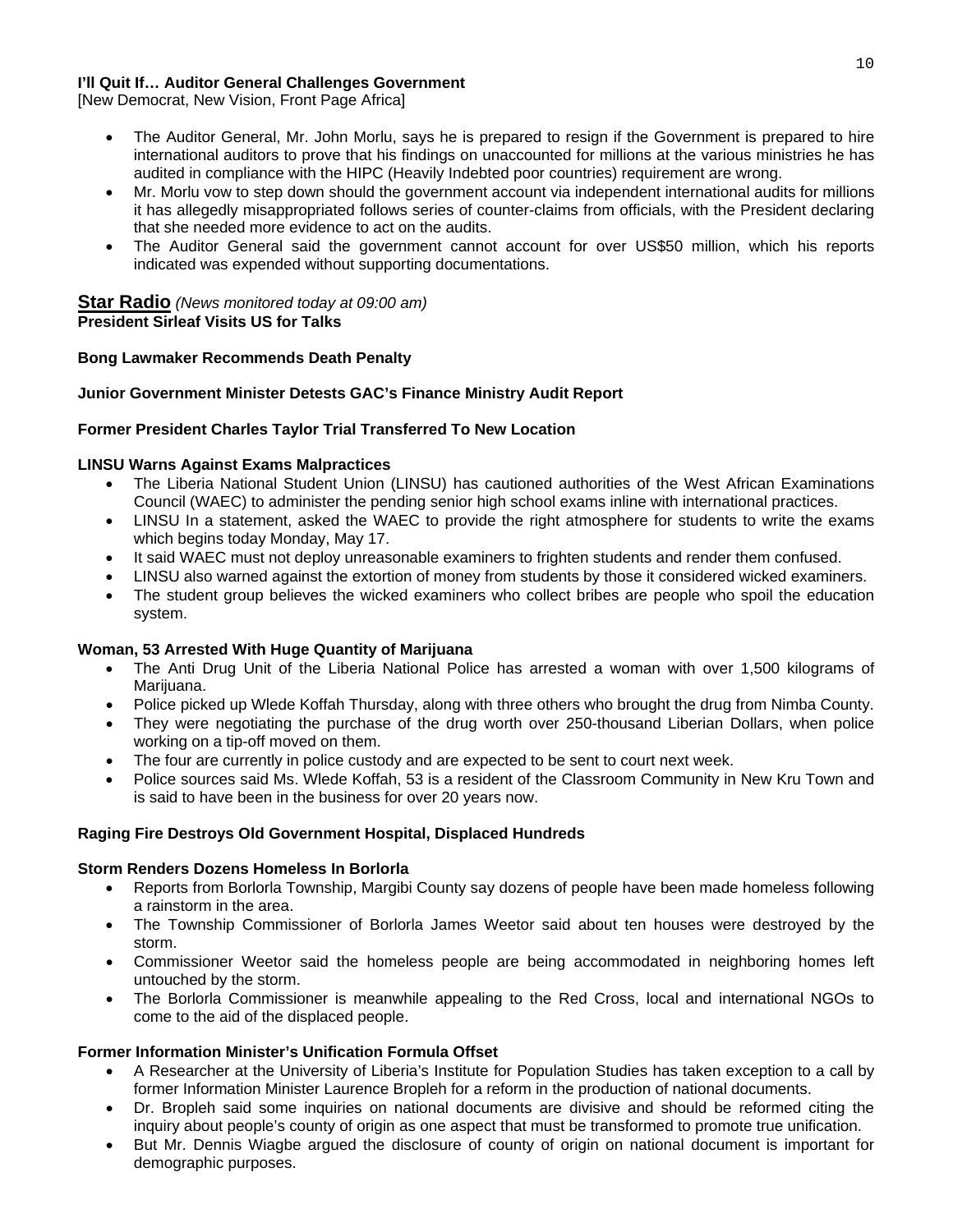• Mr. Wiagbe said such data was necessary for regional distribution of the population and not a source of disunity, describing Dr. Bropleh's call as political and not in the interest of the research process, which guides policy makers.

### **International Clip on Liberia**

#### **Liberian President Sirleaf Visits the U.S.**

#### **www.africanseer.com/news/africa/49478-Liberian-President-Sirleaf-Visits-the.html#ixzz0oBx0Yh1p**

Liberian President Ellen Johnson-Sirleaf has arrived in the United States for what aides are calling a combination of both private and official visit. But, it's not clear whether she will meet with President Barack Obama at the White House, amid speculation of U.S. dissatisfaction over the Liberian government's fight against corruption, and whether President Sirleaf is ready to implement the recommendations of the Truth and Reconciliation Commission (TRC) report. The commission's report bans the president from running for public office for the next 30 years because of her alleged role in Liberia's civil war. Liberia's ambassador to the United States, Milton Nathaniel Barnes, said President Sirleaf will be meeting with officials from both the private sector and the U.S. government to brief them on the progress towards Liberia's reconstruction. "The president is here to meet with both our partners, both in the U.S. government leadership and in the private sector, those private sector entities that are involved in our partnership in Liberia, especially on the side of the U.S. government and sort of updating them on where we are on the progress of the reconstruction of Liberia," he said.

Ambassador Barnes said President Sirleaf will also conduct personal business while in the United States.

### **International Clips on West Africa**

#### **Guinea**

#### **PENPIX-Frontrunners in Guinea's presidential election**

Reuters - Guinea has scheduled a presidential election for June 27, a poll that could provide the West African state its best chance at emerging from a history of authoritarian rule followed by an unstable military junta. Following are the front-runner candidates: Alpha Conde - At nearly 73-years-old, the leader of the Rassemblement du Peuple de Guinea (RPG), can play the card that he has opposed all three of the country's most recent generally ill-liked leaders -- Captain Moussa Dadis Camara, Lansana Conte, and Sekou Toure. He was poised to win a presidential election against Conte (1984-2008) in 1993 before the government annulled a batch of votes. Cellou Dalein Diallo - The 58-year-old leader of the Union des Forces Democratiques de Guinea (UFD) has prior experience in power that could both help him and hurt him. He served in Conte's government as a minister and prime minister, giving him an opportunity to see the issues and opportunities facing the West African nation. Sidya Toure - Born into an ethnic minority -- the Diakhankes making up less than 1 percent of the population -- the leader of the Union des Forces Republicaines (UFR) nonetheless enjoys strong support in the Sousou dominated Lower Guinea region that includes Boke, Boffa and the capital Conakry. Francois Fall - Another former prime minister under Conte, Fall has confirmed he will be a candidate in the poll. Previous jobs include Guinea's representative at the United Nations and ambassador to Central African Republic.

#### **Campaigning starts for Guinea vote amid dispute fears**

Reuters - Guinea's first election since a military coup in 2008 must establish democracy in the mineral exporting West African country and bring it back into the international fold, a frontrunner candidate said as campaigning began. The presidential vote, scheduled for June 27, will be pivotal for a region cursed by civil wars, armed powergrabs and rigged elections, and offers Guinea a chance at its first genuinely free poll since independence from France in 1958. "I hope these elections (...) will allow the people of Guinea to freely choose their leaders, allow the establishment of democracy, and above all allow Guinea to re-enter the international community," said Alpha Conde, head of political party the RPG. "We are still on schedule for June 27 -- the atmosphere here is that there should be no choice," said Elizabeth Cote of the International Foundation for Electoral Systems (IFES), which is working in Guinea to raise awareness of democracy. The electoral commission says voting cards will be ready by June 15, but concerns about incomplete voter lists mean losing candidates might claim grounds for contesting the result, and protests may turn violent. "Everything could very well be smooth up to the election, but there is a big risk that people might not accept the result," Cote said.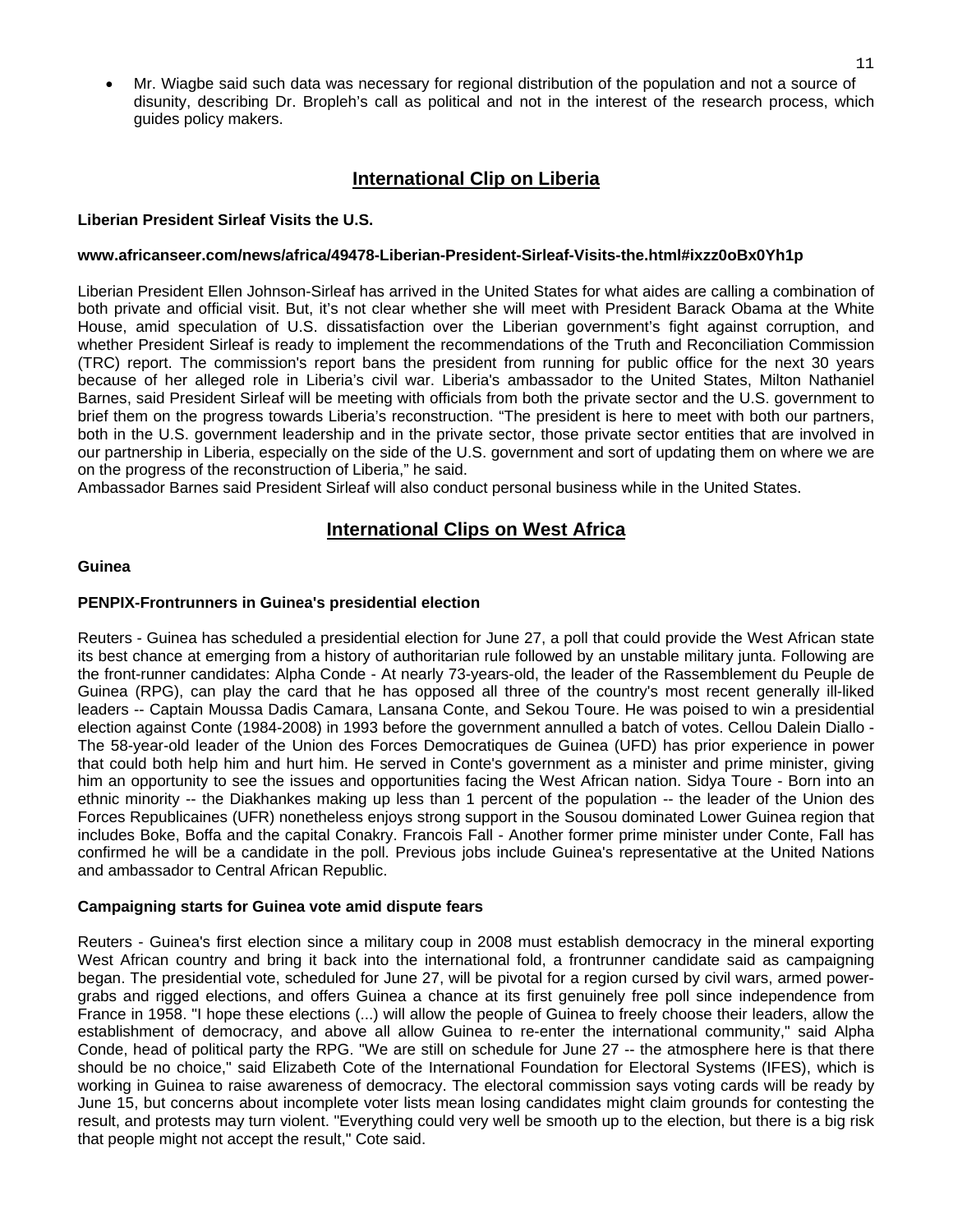#### **Ivory Coast**

#### **Ivory Coast takes up disputed voter list after delay**

Reuters - Ivory Coast's electoral commission began vetting a hotly disputed voter registration list on Monday, restarting a process that has been delayed since mid-February and crucial to holding the presidential poll. More than 1 million people on the list are being asked to present documents proving their Ivorian citizenship, amid accusations by President Laurent Gbagbo's government that the list has been stacked with opponents. "The operation has begun and it will last 15 days," said Yacouba Bamba, spokesman for the electoral commission. Ivory Coast elections, meant to heal the country after a 2002 -03 civil war that divided it in two, have been delayed repeatedly since 2005. Elections preparations were most recently halted in mid-February after Gbagbo dissolved the electoral commission and the government, sparking violent street protests across the West African country. Analysts have said smooth elections are key to reviving investment in the No. 1 cocoa grower, once a leading West African economy.

#### **Sierra Leone**

#### **UNIDO Director-General in Moscow for meetings with Russian officials, to sign agreement on financing**

#### **projecthttp://www.unido.org/index.php?id=7881&tx\_ttnews%5Btt\_news%5D=474&cHash=55f3f87668**

Building the technical capacity of Sierra Leone's fishing sector and applying cost-effective seafood processing technologies are the aims of a project by the United Nations Industrial Development Organization (UNIDO) that will be financed by the Russian Federation. An agreement on this was signed in Moscow today by UNIDO Director-General, Kandeh K. Yumkella, and the Russian Deputy Foreign Minister, Alexander Yakovenko. "When it comes to supporting development in Africa, the Russian Federation is clearly back on the map. Today's agreement to fund a project in Sierra Leone is a clear example that Russia is becoming a major voluntary contributor to the work of UNIDO," said Yumkella. According to an agreement signed in 2009, UNIDO will receive a special purpose contribution worth USD 2.6 million per annum from the Russian Federation for environmental and technology promotion projects in the Eurasian Economic Community (EurAsEC) and in Sierra Leone. Director-General Yumkella said that years of civil conflict in Sierra Leone almost destroyed the country's industrial fishery sector. "At present, there are two main constraints that are preventing the growth of the industrial fishing sector: support institutions do not have the necessary human resource capacity, particularly at the middle and junior levels of management, and there is no local skilled labour, so it has to rely on foreign workers," he said.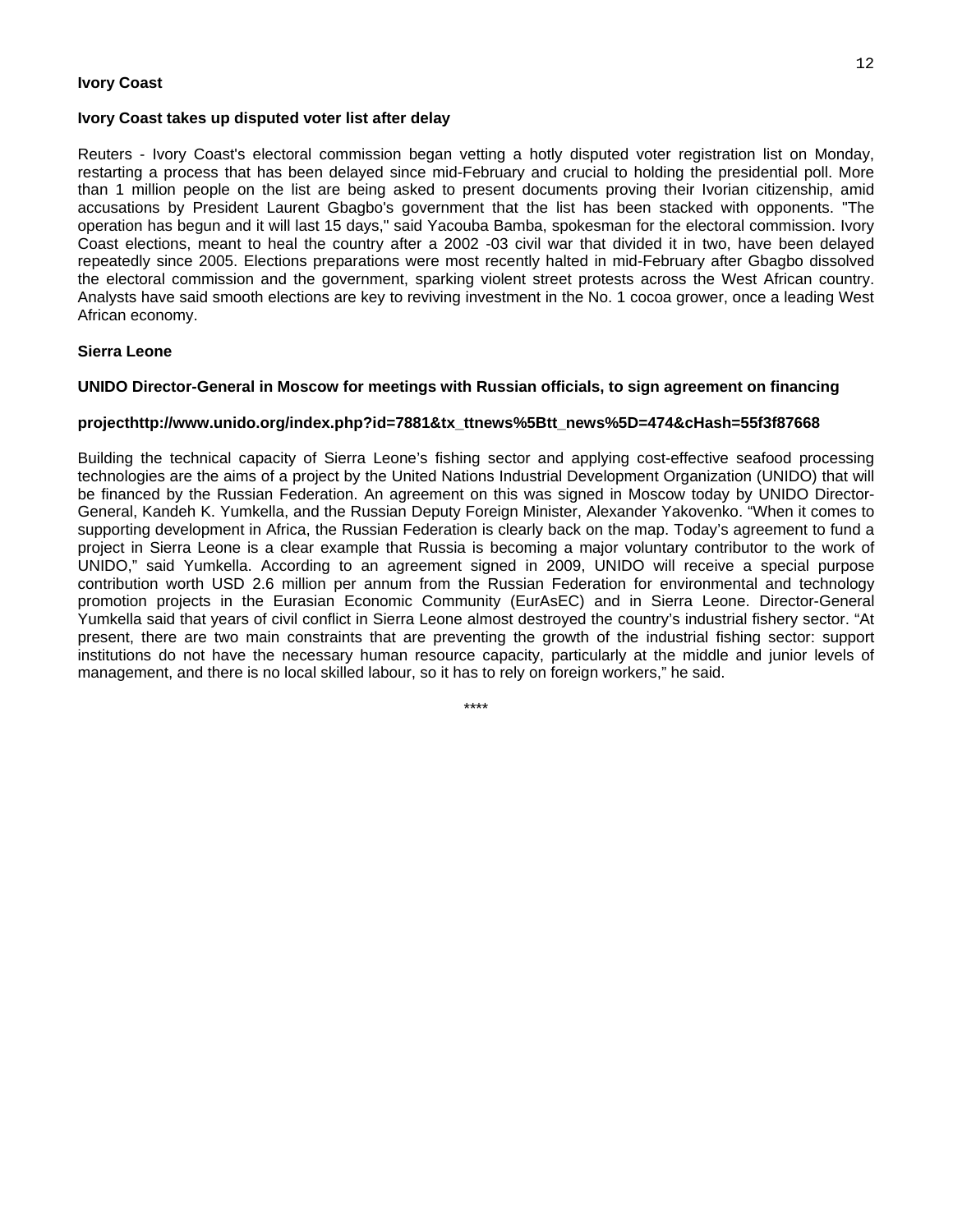## Foundation Hirondelle

Monday, 17 May 2010

### **Nzirorera denies involvement in killings of ethnic Tutsis**

Genocide suspect Joseph Nzirorera, former Secretary General of then Rwandan ruling party, MRND, Monday denied setting up plans to exterminate Tutsis before or after the death of President Juvenal Habyarimana on April 6, 1994.

"I neither had any plans nor incited extermination of Tutsis. I neither had any thought of killing anybody in my life," Nzirorera told the International Criminal Tribunal for Rwanda (ICTR) when testifying for his own defence.

Examined by his lead counsel Peter Robinson, Nzirorera told the ICTR Chamber that he never abetted anyone to kill other people nor having groups under him involved in the killings or committing other crimes like rape.

Before Nzirorera's testimony, Col. Theoneste Bagosora, a considered master-mind of the 1994 genocide, entered the witness box and told the UN Tribunal that he would withdraw from testifying for Nzirorera's defence if his lead French lawyer Raphael Constant would be penalized for his failure to attend the court sessions.

He claimed that his lawyer's schedule was tight up and the registry has to consult him [Constant] first before setting up a date for his appearance.

The Tribunal, however, ordered Constant to appear before the court on June 21.

Nzirorera is tried jointly with former MRND President Mathieu Ngirumpatse and his Vice President Edouard Karemera with crimes committed by members of their party. Karemera has already completed his defence. Nzirorera's defence testimony continues Tuesday.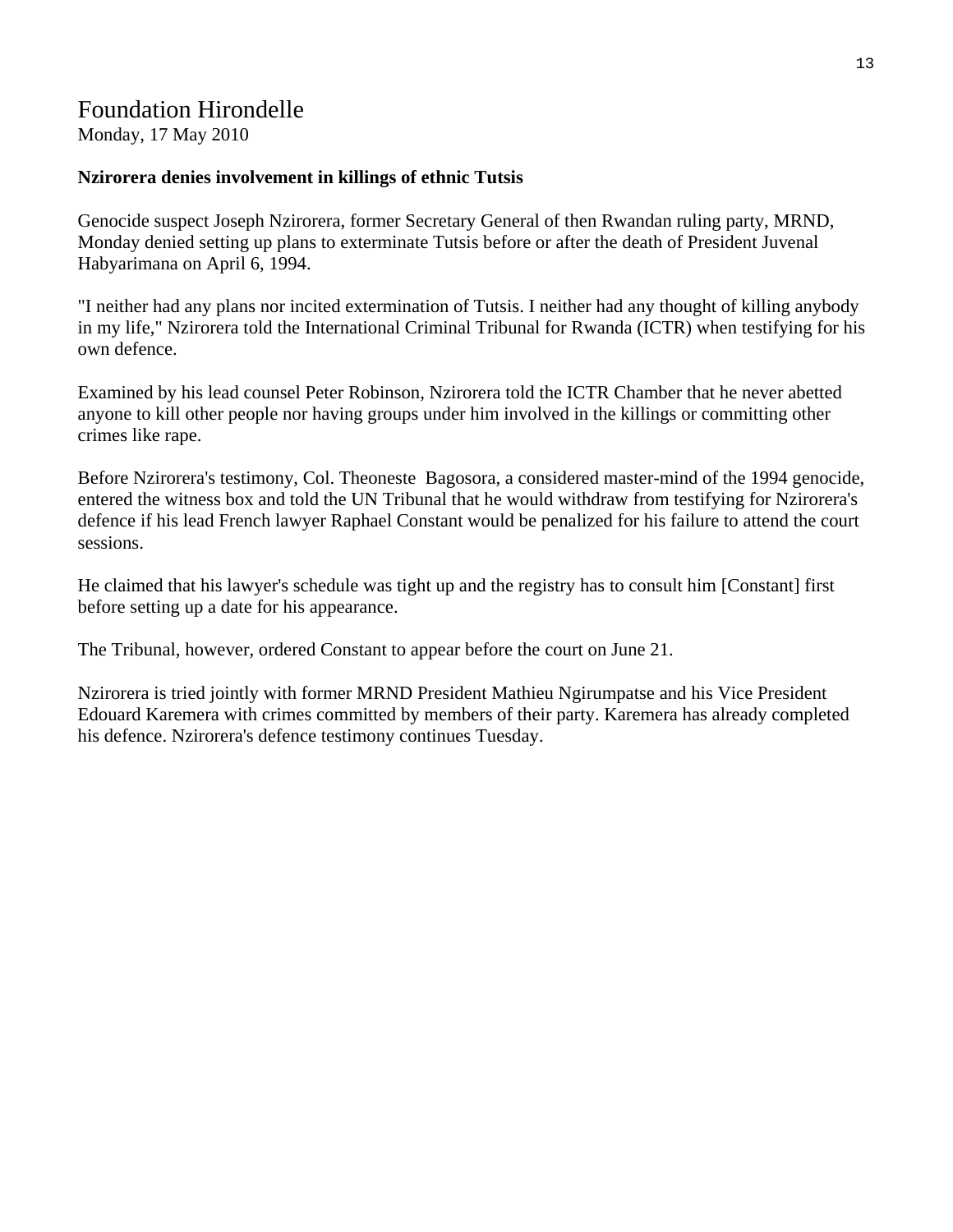### **Why Ocampo's 'modus operandi' baffles many**

### By BIKETI KIKECHI

A top politician in Government says International Criminal Court (ICC) Chief Prosecutor Luis Moreno-Ocampo hinted he already has names of post-election violence suspects who will be facing justice at The Hague before Christmas.

That contradicts Ocampo's own admission that he does not have conclusive evidence against the culprits and that was why he had started conducting fresh investigation.

"He already knows the persons he is looking for. He is just preparing the evidence against the culprits," the politician told The Standard at the Serena Hotel.

This appeared to confirm fears about Ocampo's modus operandi and suggestions that he could end up claiming a bigger scalp.

Credible evidence

In his trade mark style, the guarded prosecutor left Kenyans guessing about who will be standing in the dock at The Hague later this year. Ocampo has already placed before the judges a list of 20 names compiled through lists prepared by the Kenya National Human Rights Commission, the National Security Intelligence Service and Prof Philip Alston's report on extra judicial killings and the civil society.

His critics dismissed his investigation and accused him of fishing in shallow waters because he does not have credible evidence for the case.

"It appears he cannot rely on what civil society groups gave him and that is why he is running around in search of more evidence," said an MP from the North Rift.

During his four-day visit in Nairobi, Ocampo met journalists, ministers, civil society groups from areas that were affected by violence, victims in Mathare and the two principals.

A minister who met Ocampo confirmed the prosecutor appeared more interested in logistics of how suspects and victims will be handled prior and during the prosecution.

The minister agreed that key politicians have every reason to worry because Ocampo will go for those with the heaviest responsibility.

Ocampo has left Kenyans guessing on how many suspects he will be taking to The Hague, after giving contradictory statements from when he arrived on Saturday until his departure on Wednesday night.

"I will start from scratch to collect evidence on two or three Kenyans who bear the biggest criminal responsibility," said Ocampo.

Ocampo's unpredictable style of operation is causing ripples among the country's political class, raising fear that he could go for those with both political and criminal responsibility.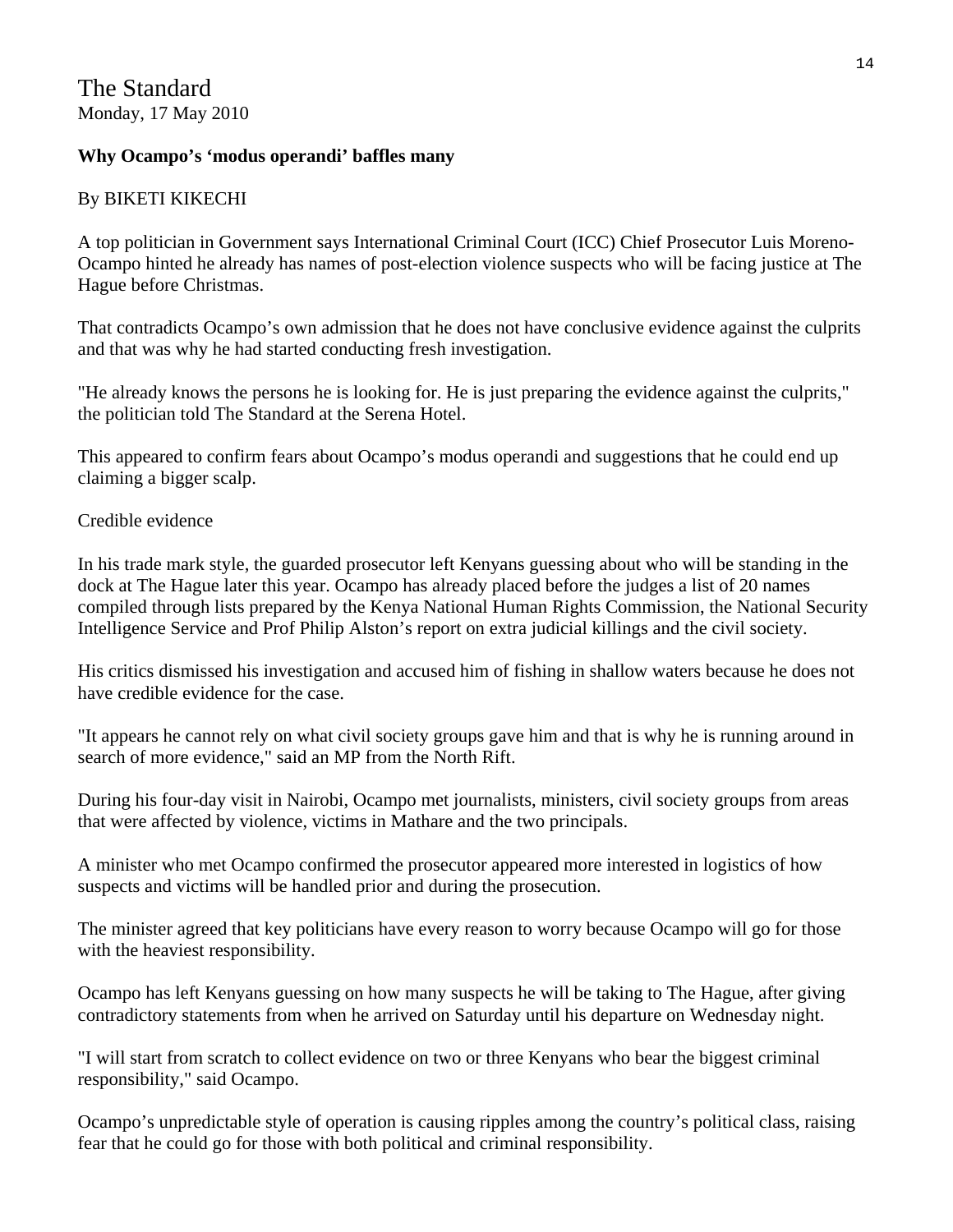"He will spring a big surprise by arraigning one of the big two to the ICC at The Hague," said conflict resolution expert David Nyekorath Matsanga.

Dr Matsanga was in Nairobi to caution Kenyans against Ocampo's overzealousness where he initiated another process of stopping the investigation, this time through the United Nations Security Council.

Before leaving the country, Ocampo met President Kibaki and Prime Minister Raila Odinga in the company of Ministers Moses Wetang'ula, George Saitoti, James Orengo and Attorney General Amos Wako.

Before the meeting, Ocampo had on Monday revised the list of his suspects upwards from two to six, among them three security officers.

### Changed tune

During his first news conference, Ocampo had made it clear the ICC will not pursue cases involving extra judicial killings because police officers could have committed the offences without getting orders from their seniors.

But later just before he left, Ocampo changed tune and charged that security officers are to take responsibility for crimes, including shooting dead of people during the riots that rocked the country after the botched presidential elections.

He also made it known that he was not interested in political analysis of utterances that may have caused discontent in some quarters. But according to Matsanga, Ocampo has in the past gone for politicians without credible evidence that they had committed crimes against humanity.

"He was given the best offices to work from in Khartoum when he was investigating the Darfur case and police escort to carry out his work by President Omar el Bashir," said Matsanga.

Ocampo gave no clue that President Bashir was on his wanted list until he returned to The Hague three days later and issued warrants of arrest.

Matsanga strongly believes that is exactly what could be in the offing for either one or both principals of the coalition government in Kenya.

"The 'double faced strategy' of Ocampo and the secrecy surrounding Kenya's case with a hidden hand of international agencies raises a lot of questions," said Matsanga.

He argued that Ocampo was partial in the Uganda and Sudan cases and thus only exacerbated conflict in those countries.

Other commentators, however, believe Ocampo may not necessarily go for the top political guns because of the consequences that could arise from his actions.

Kenya National Human Rights Commission Vice Chairman Hassan Omar told The Standard Ocampo would not go for political responsibility.

"He will go for those who planned and paid for the riots, those who hosted the killers and those who paid youths to burn houses," said Hassan. He dismissed claims that statements made by some ODM politicians after the disputed election results amounted to incitement to violence.

Ocampo first came to public attention in 1985 as Assistant Prosecutor in the 'The Trial of the Juntas'.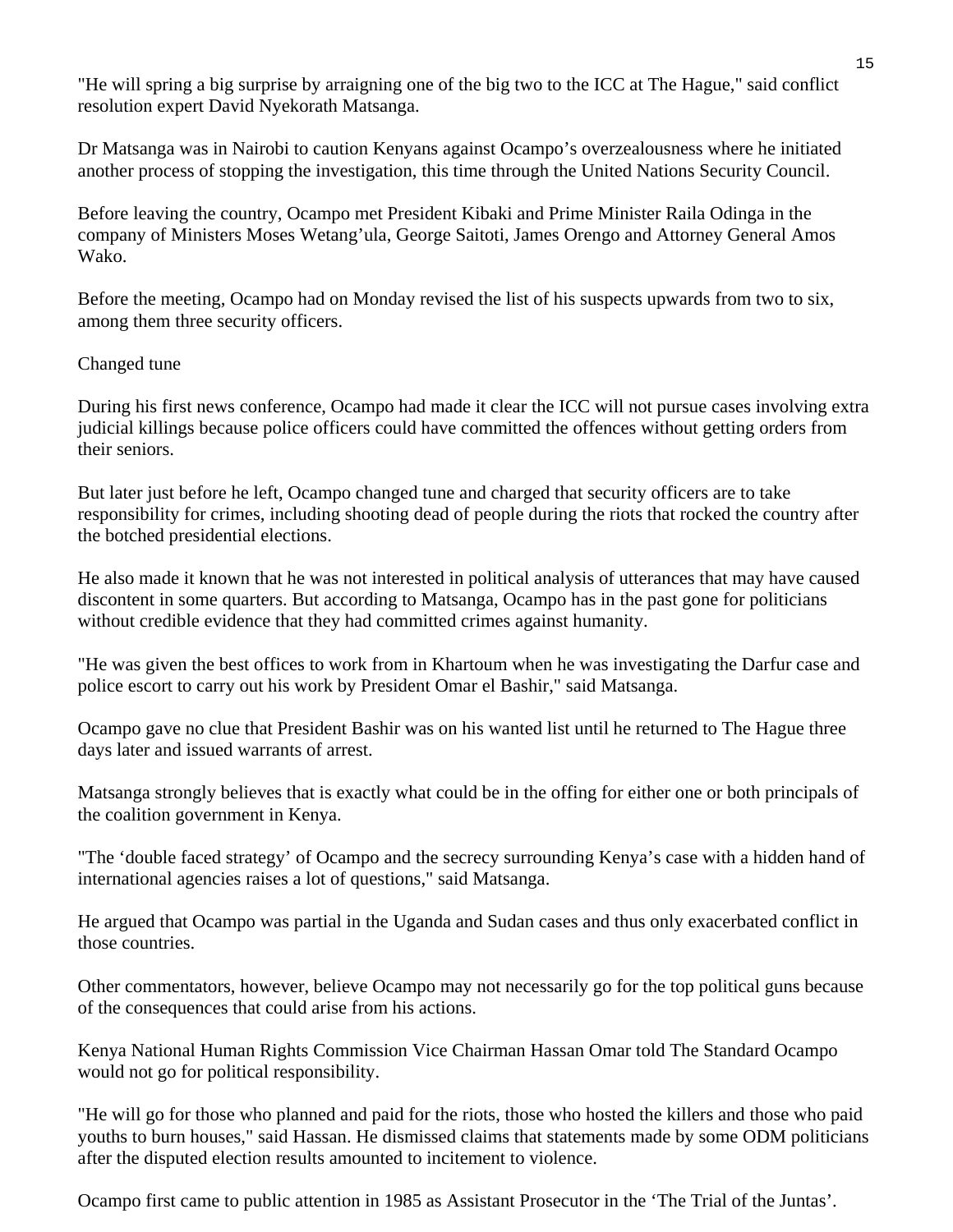# United Nations News

Monday, 17 May 2010

### **Kenyans reject local tribunal in favour of the ICC**

Following the 2007 post electoral violence that rocked Kenya, an overwhelming majority of Kenyans rejected the idea of a local tribunal in favour of the International Criminal Court, ICC, take over the matter of investigation and prosecution. The reason: a deep seated mistrust of local institutions. Mutula Kilonzo, Kenya's Minister of Justice sat down with UN Radio's Gerry Adams to explain what impact the ICC will have on Kenya politics.

**KILONZO**: We have a grand coalition government where both sides are alleged to have participated in this disputed election related violence. And out of the natural tendency of self interest they have used that self interest to block the establishment, unfairly and wrongly in my view and also to their disadvantage because Ocampo is going to take them for a true ride, and a nice ride probably to The Hague. They were better off accepting a local tribunal in Kenya because when they are arrested in Kenya or they are in Kenya prisons we can take them milk and some bread now, their relatives would have to buy tickets to go the Hague, so (chuckling)...

**ADAMS**: I heard anywhere from 2 to 6 people could be indicted. Do you know the names of those people?

**KILONZO**: Oh no, and I wouldn't want to know. I am Minister for Justice not Minister for Injustice.

**ADAMS**: Or do you know who they might be or from which area they might come from?

**KILONZO**: Oh no. And I would hate to know because I have been threatened, my wife was, my child was threatened because of the position I took on The Hague. Because there are lot of people who thought that by defeating a local tribunal, The Hague will never happen. It would take 30 years like Ombondia? It would take 15 years like it has taken in Rwanda. No! Not when I am Minister for Justice. It has taken us only 8 months to bring Ocampo to Kenya and I have no doubt in my mind he will finish his investigation by the end of the year. Therefore, for me, I don't want to know who did what, I just want to make sure that justice is done. So, Ocampo's investigation is critical because at the end of it we will know whether international crime was committed.

**ADAMS**: What impact do you think the prosecution will have on the coalition government?

**KILONZO**: Dramatic. My joy is that even as I sit with you here at the United Nations is that, even simultaneously with a referendum process for a new Constitution, we have managed to bring the ICC into Kenya. Ocampo has spent a week in Kenya and there is no single violence, there is no intemperance, there is no instability and people are going about their business. They are actually debating more the Constitution than Ocampo. That for me is a tremendous achievement. And only history will tell.

**ADAMS**: I understand that that some of the witnesses in this ongoing investigation were concerned about their safety. Can you tell me something about that?

**KILONZO**: It is much worse than that. The information that I have is that some witnesses may have lost their lives, some witnesses may have lost loved ones through intimidations, threats and killings. But the fact of the matter is that although we have a witness protection act, it is inadequate so I cannot answer as to what Ocampo is doing to those witnesses because as a lawyer I am quite familiar that you are only a witness once a case has started and to the extent that the Court had not yet authorized the investigationand that is why I am complaining about it. The Court should not have taken so long to authorize the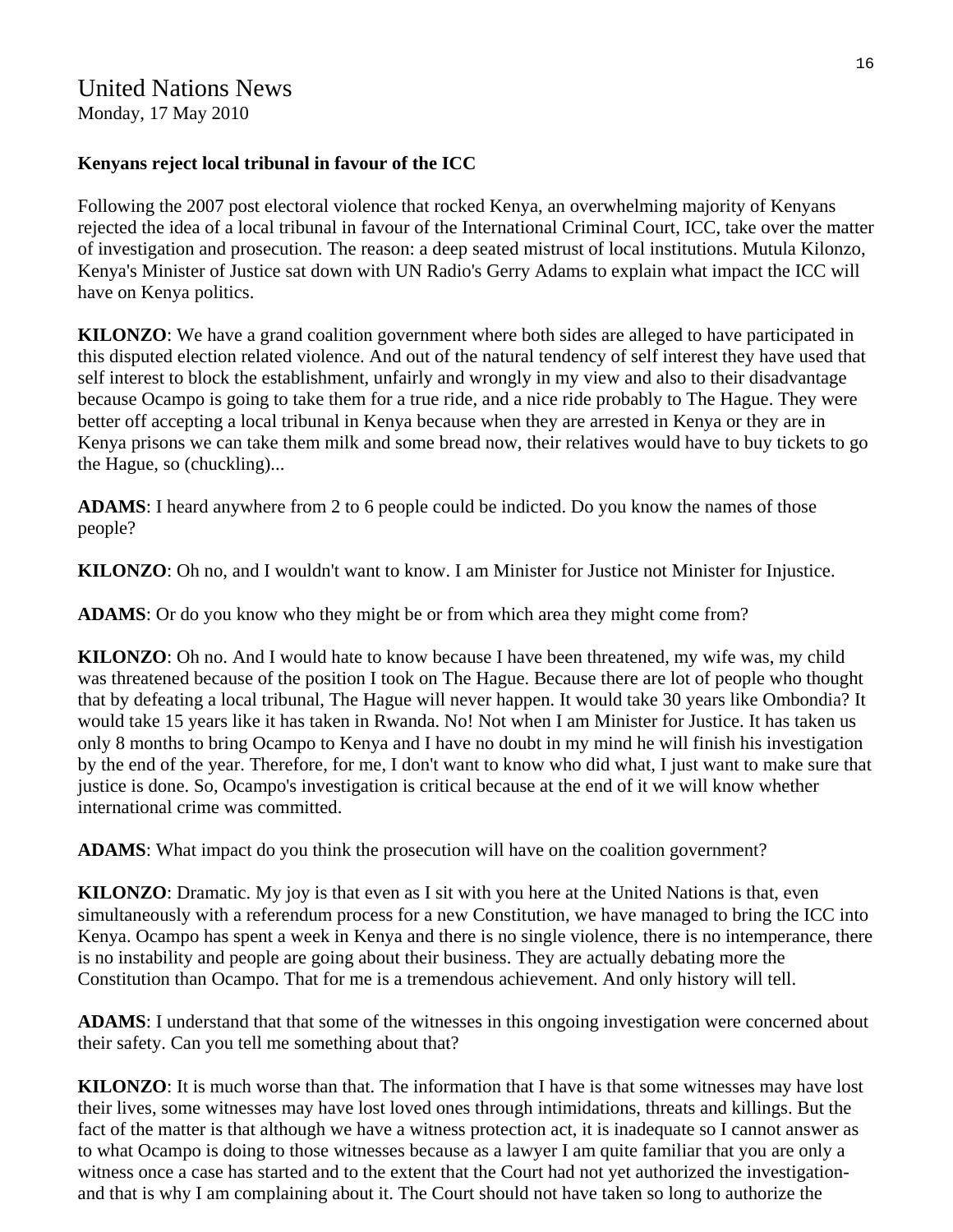investigation. 4 months, 5 months is completely unacceptable to me because during that period any person with evidence cannot by law be treated as a witness.

**ADAMS**: So what is the next step?

**KILONZO**: The next step I do hope that Ocampo will agree to set up an office in Nairobi, for purposes of civic education or somewhere in the country as they normally do in all countries so that they can be able to continue educating the public. The expectations in Kenya are far too high, as I said 82% of the population saying "take them to the Hague" but they all can't go. The Hague doesn't have the wherewithal -both human resource or financial wherewithal to be able to cope with a maximum of say 7 cases. The ultimate responsibility under the principle of supplementarity is Kenya's to set up a local mechanism for this purpose. We will decide that only at the point to which Ocampo's investigation suggests that international crime has been committed in 2008.

**PRES**: Kenya's Justice Minister, Mutula Kilonzo, speaking to Gerry Adams.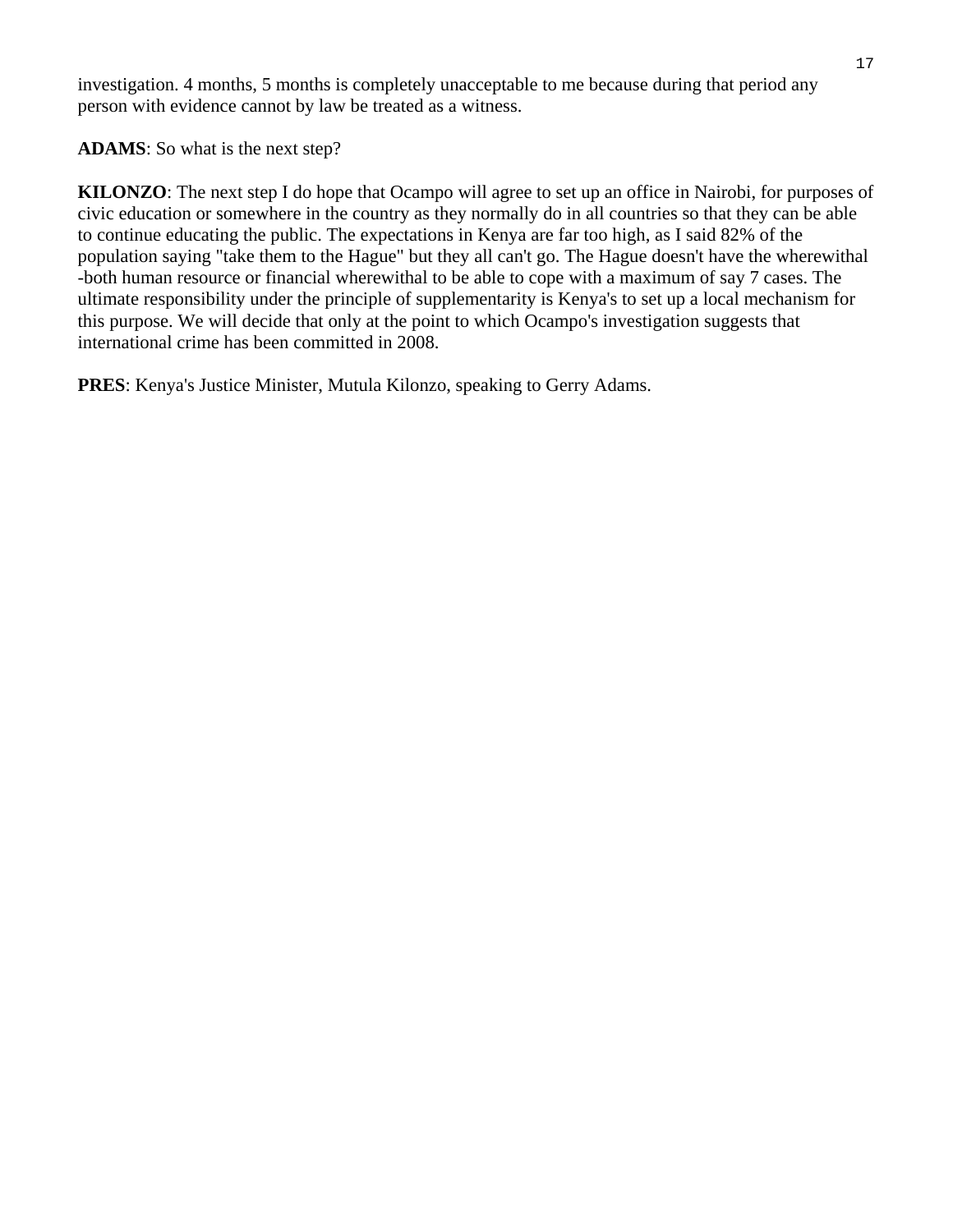Thursday, 13 May 2010

### **Verdict expected next month for oldest ICTR detainee**

The International Criminal Tribunal for Rwanda (ICTR) will deliver its verdict in Yussuf Munyakazi's trial "at the end of June", ICTR spokesman Roland Amoussouga told Hirondelle News Agency on Thursday.

Yussuf Munyakazi, aged 75 and a father of thirteen, is the oldest ICTR inmate. In the 1990s, he was a wealthy landowner turned into a prosperous businessman.

He is charged with genocide and extermination. According to the indictment, he was in 1994 the head of the Interahamwe militia in his hometown of Bugarama (Cyangugu prefecture).

The Prosecution accuses Munyakazi of having led murderous attacks against Tutsis who had sought refuge in churches in three parishes, Nyamasheke, Shangi and Mibilizi.

Munyakazi denies any responsibility.

His trial started on April 22, 2009. On January 28, 2010, Nigerian prosecutor Segun Jegede requested the maximum penalty arguing that the accused had been part of "a well orchestrated campaign aiming at the elimination of Tutsis".

The defendant's lead counsel, Tanzanian Jwani Mwaikusa, requested his client's acquittal. He pleaded that Yussuf Munyakazi had neither been a militia leader nor participated in any killings.

According to the defence lawyer, the sole connection between his client and the Interahamwe was the fact that a member of the militia, Tarek Aziz, rented one of Munyakazi's houses.

Yussuf Munyakazi was arrested in May 2004 in the east of the Democratic Republic of the Congo (DRC) where he lived as an Imam (Muslim religious leader) under a false identity.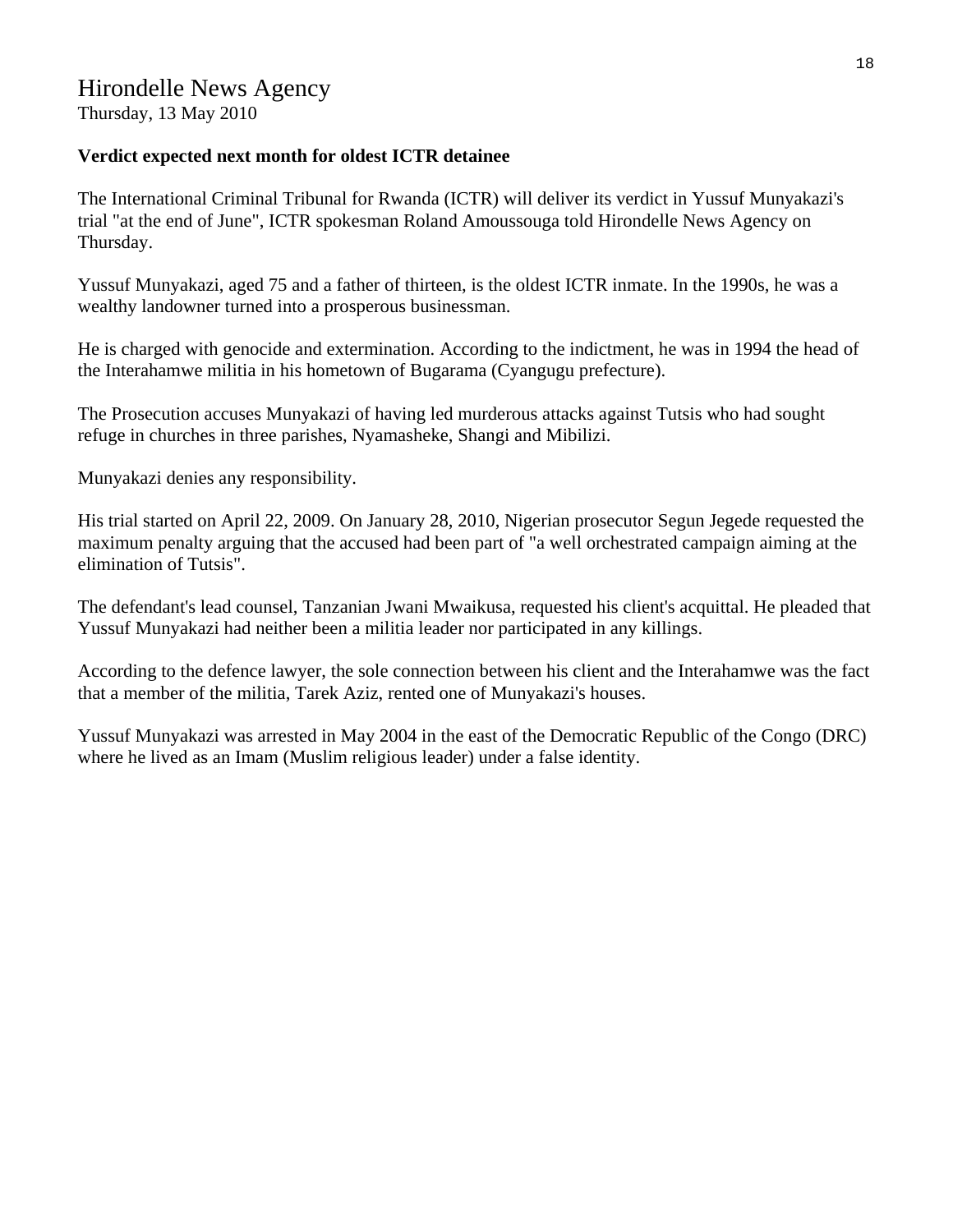### The Globe and Mail Monday, 17 May 2010

**Canada urged to probe Sri Lankan war crimes** 

### Anthony Reinhart

Canada should mount a domestic search for Sri Lankan war criminals and lean hard on the South Asian country to submit to an outside probe of atrocities on both sides during the last months of its war against the Tamil Tigers, says a global conflict-prevention group led by Canadian Louise Arbour.

In a report released Monday, a year after the war's end, the International Crisis Group cited "reasonable grounds to believe the Sri Lankan security forces committed war crimes" by intentionally shelling civilians, hospitals and humanitarian operations in a final push to destroy the separatist Tigers. In turn, the Tigers reportedly shot civilians who tried to flee rebel areas and held others captive in a bid to raise international pressure for a ceasefire.

The Brussels-based group, funded by donors and governments including Canada's to study armed conflict and how to avert it, called for a United Nations-backed inquiry to account for a Sri Lankan government victory over the Tigers that came "at the cost of immense civilian suffering and an acute challenge to the laws of war."

Conflict-prevention group alleges war crimes in Sri Lanka

Canada, the United States, India and other countries with significant Sri Lankan populations should insist on such a probe, the group said, and impose sanctions on Sri Lanka – which is not a member of the International Criminal Court – unless it complies.

"I would like to see Canada encourage the [UN] secretary-general to launch an international investigation," Ms. Arbour, the crisis group's president and former chief prosecutor for the International Criminal Tribunals for the Balkans and Rwanda, told The Globe and Mail.

Ms. Arbour, a former Supreme Court of Canada justice, added that Canada "should not hesitate to exercise its universal jurisdiction" to prosecute Sri Lankan war crimes and human-rights abuses if suspects surface here. While 33,485 people identified themselves as Sri Lankan in the 2006 census, Canada is said to be home to about 200,000 Sri Lankan Tamils, the largest such group in the world outside Asia, many of whom supported the Tigers' 26-year insurgency.

A Department of Foreign Affairs spokesman did not respond to the report, but in an e-mail to The Globe, Alain Cacchione wrote that "Canada has consistently registered its governance and human rights concerns" during the conflict. He added that Canada expects "a viable political solution" to address all Sri Lankans' hopes, and that it will support the country's efforts "to promote national reconciliation and reconstruction within a united Sri Lanka."

Bob Rae, the Liberal foreign affairs critic who worked with the Sri Lankan government and the Tigers during past peace efforts, said the widely respected crisis group's "significant" findings deserve a fuller response from the Conservative government.

"The efforts by the Sri Lankan government for reconciliation have not exactly been overwhelming to this point," said Mr. Rae, who was denied entry to Sri Lanka as a "security threat" before he could observe conditions at displaced-persons camps last June. "It's going to take more than these bromides from the Government of Canada to get to the bottom of things."